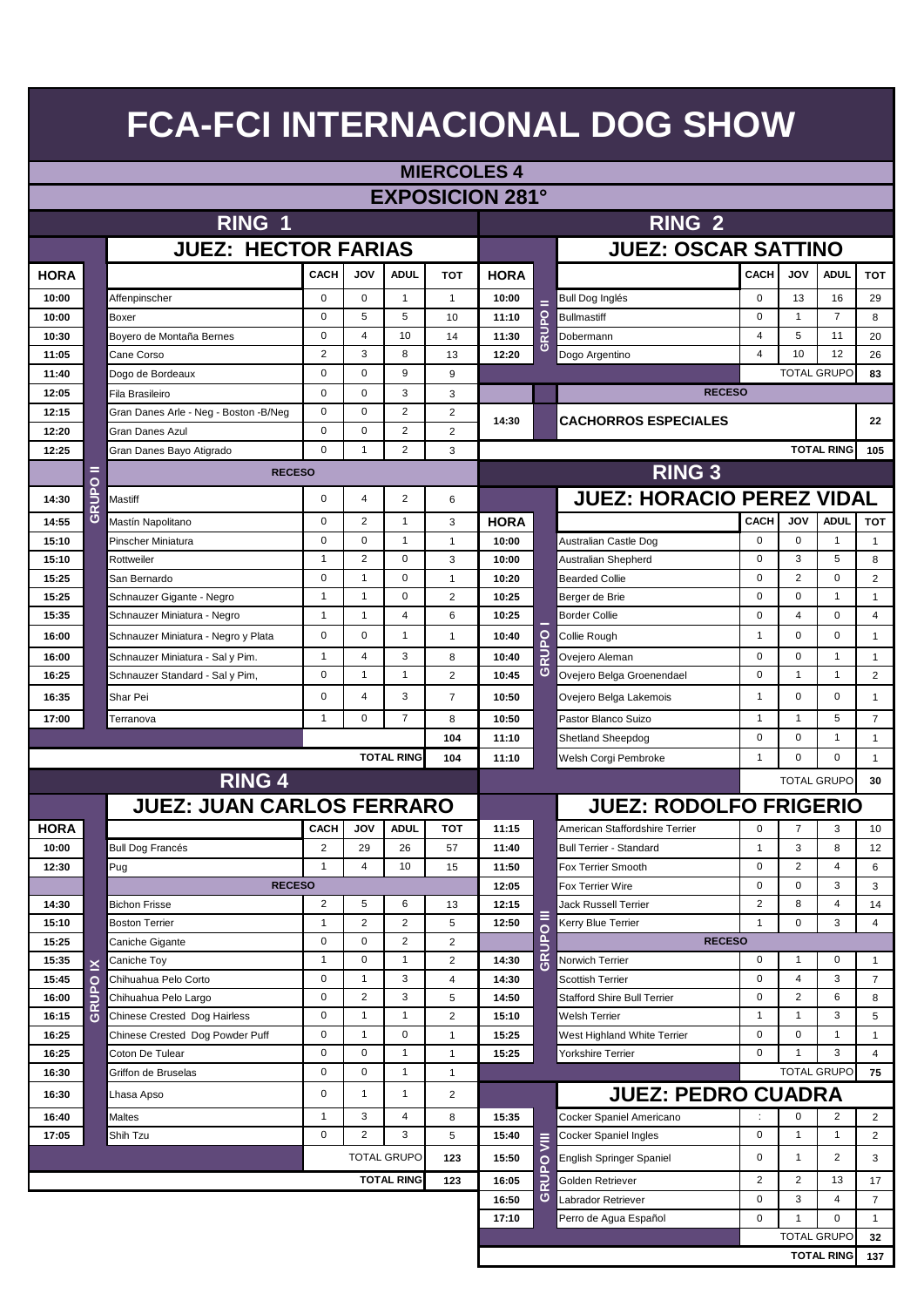|       |                 |                                              |                |                     |                    | <b>EXPOSICION 281°</b> |                     |
|-------|-----------------|----------------------------------------------|----------------|---------------------|--------------------|------------------------|---------------------|
|       |                 | RING 5                                       |                |                     |                    |                        |                     |
|       |                 | <b>JUEZ: JORGE PAOLILI</b>                   |                |                     | LO                 |                        |                     |
| HORA  |                 |                                              | <b>CACH</b>    | <b>JOV</b>          | <b>ADUL</b>        | <b>TOT</b>             | RING CEN            |
| 10:00 |                 | Afghan Hound                                 | $\mathbf 0$    | $\mathbf{1}$        | 3                  | 4                      |                     |
| 10:10 |                 | Borzoi                                       | $\mathbf{1}$   | $\mathbf 0$         | 5                  | 6                      |                     |
| 10:25 | GRUPO X         | Irish Wolf Hound                             | 0              | $\overline{2}$      | 1                  | 3                      |                     |
| 10:35 |                 | Saluki                                       | 0              | $\overline{2}$      | 0                  | $\overline{2}$         |                     |
| 10:40 |                 | Whippet                                      | 0              | $\mathbf{1}$        | 2                  | 3                      | PC                  |
|       |                 |                                              |                |                     | <b>TOTAL GRUPO</b> | 18                     |                     |
|       |                 | <b>JUEZ: EDUARDO</b>                         |                | <b>ESTANY</b>       |                    |                        |                     |
| 10:50 |                 | Magyar Vizsla - Pelo Corto                   | 0              | 1                   | 2                  | 3                      |                     |
| 11:00 | ₹               | Magyar Vizsla - Pelo Duro                    | 0              | $\mathbf 0$         | $\mathbf{1}$       | $\mathbf{1}$           |                     |
| 11:00 | GRUPO           | Setter Gordon                                | $\mathbf 0$    | $\mathbf 0$         | $\mathbf{1}$       | $\mathbf{1}$           |                     |
| 11:05 |                 | Setter Irlandes                              | $\mathbf{1}$   | $\mathbf 0$         | 0                  | $\mathbf{1}$           |                     |
| 11:05 |                 | Weimaraner                                   | 0              | $\mathbf 0$         | $\mathbf{1}$       | $\mathbf{1}$           |                     |
|       |                 |                                              |                |                     | <b>TOTAL GRUPO</b> | $\overline{7}$         |                     |
|       |                 | <u> JUEZ: ANGEL</u>                          |                | <b>VARCHETA</b>     |                    |                        |                     |
| 11:10 |                 | <b>Basset Hound</b>                          | 0              | $\mathbf 0$         | 1                  | 1                      |                     |
| 11:10 |                 | Beagle                                       | $\mathbf{1}$   | 5                   | 1                  | $\overline{7}$         | RING                |
| 11:20 | <b>GRUPO VI</b> | Dálmata                                      | $\mathbf 0$    | $\mathbf 0$         | 3                  | 3                      |                     |
| 11:30 |                 | Petit Basset Griffon Vendeen                 | $\mathbf{1}$   | $\mathbf 0$         | 5                  | 6                      |                     |
| 11:45 |                 | Rhodesian Ridgeback                          | $\mathbf 0$    | 1                   | 4                  | 5                      | <b>CENTR</b>        |
|       |                 |                                              |                |                     |                    | 22                     |                     |
|       |                 | <b>JUEZ: ABEI</b>                            |                | TAKEDA              |                    |                        | AL TERMINAR EL JU   |
| 12:00 |                 | Akita Americano                              | $\overline{2}$ | 4                   | 5                  | 11                     | <b>DE LOS GRU</b>   |
| 12:25 |                 | Akita Inu                                    | $\mathbf{1}$   | $\overline{2}$      | 3                  | 6                      |                     |
| 12:40 |                 | Alaskan Malamute                             | 0              | 1                   | 0                  | $\mathbf{1}$           | <b>FINALES</b>      |
| 12:40 | ⋗               | Chow Chow                                    | 0              | 1<br>$\overline{2}$ | 0                  | 1                      |                     |
| 12:45 |                 | Deutscher Spitz - Pomerania<br><b>RECESO</b> | 1              |                     | 4                  | 7                      | EXPOS               |
| 14:30 | GRUPO           | Perro Finalndes de Laponia                   | 0              | 0                   | 1                  | 1                      |                     |
| 14:30 |                 | Pharaoh Hound                                | 0              | $\mathbf 0$         | $\overline{2}$     | 2                      | <b>CACHORRO</b>     |
| 14:35 |                 | Samoyedo                                     | 0              | 4                   | 1                  | 5                      | <b>GERARDO PA</b>   |
| 14:50 |                 | Shiba Inu                                    | 0              | 1                   | 1                  | $\overline{2}$         |                     |
| 14:55 |                 | Siberian Husky                               | 2              | 1                   | 6                  | 9                      | <b>JOVENES</b>      |
|       |                 |                                              |                |                     | <b>TOTAL GRUPO</b> | 45                     |                     |
|       |                 | <b>JUEZ: FABIO MARRA</b>                     |                |                     |                    |                        | ERESA G/            |
| 15:20 |                 | Dachshund Pelo Corto Kaninchen               | 0              | 1                   | 1                  | 2                      |                     |
| 15:25 |                 | Dachshund Pelo Corto Miniatura               | $\mathbf{1}$   | 3                   | 10                 | 14                     |                     |
| 16:00 | ≧               | Dachshund Pelo Corto Standard                | 1              | 0                   | $\mathbf{1}$       | 2                      |                     |
| 16:05 | GRUPO           | Dachshund Pelo Duro Kaninchen                | 0              | 1                   | 1                  | 2                      | ADULTOS<br>MIGUEL A |
| 16:10 |                 | Dachshund Pelo Duro Miniatura                | 2              | 1                   | $\mathbf{1}$       | 4                      |                     |
| 16:20 |                 | Dachshund Pelo Duro Standard                 | 0              | 1                   | 5                  | 6                      |                     |
| 16:35 |                 | Dachshund Pelo Largo Kaninchen               | 0              | 0                   | 1                  | 1                      |                     |
|       |                 |                                              |                |                     | <b>TOTAL GRUPO</b> | 31                     |                     |
|       |                 |                                              |                |                     | <b>TOTAL RING</b>  | 123                    |                     |

#### **MIERCOLES 4 EXPOSITE**



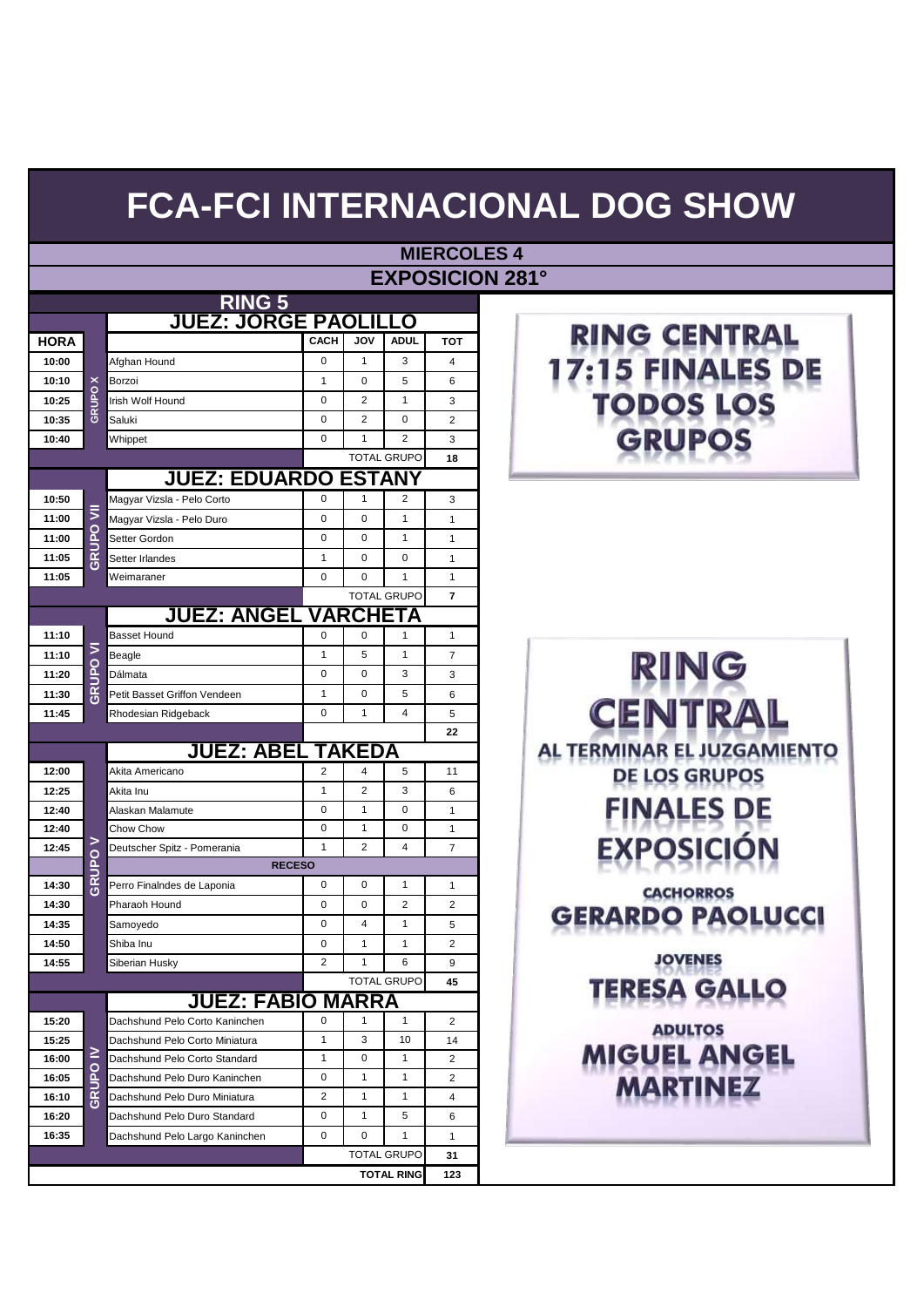|                | <b>JUEVES 5</b>                 |                                        |                  |                            |                              |                     |                |                   |                                                   |                  |                |                                         |                |  |
|----------------|---------------------------------|----------------------------------------|------------------|----------------------------|------------------------------|---------------------|----------------|-------------------|---------------------------------------------------|------------------|----------------|-----------------------------------------|----------------|--|
|                | <b>EXPOSICION 282° - CACLAB</b> |                                        |                  |                            |                              |                     |                |                   |                                                   |                  |                |                                         |                |  |
|                |                                 | RING 1                                 |                  |                            | <b>RING 2</b>                |                     |                |                   |                                                   |                  |                |                                         |                |  |
|                |                                 |                                        |                  |                            |                              |                     |                |                   |                                                   |                  |                |                                         |                |  |
|                |                                 | <b>JUEZ: RICARDO TORRE-SIMOES</b>      |                  |                            |                              |                     |                |                   | <b>JUEZ: LYNNE HARWOOD</b>                        |                  |                |                                         |                |  |
| <b>HORA</b>    |                                 |                                        | CACH             | VOL                        | <b>ADUL</b>                  | <b>TOT</b>          | <b>HORA</b>    |                   |                                                   | <b>CACH</b>      | <b>JOV</b>     | <b>ADUL</b>                             | тот            |  |
| 10:00          |                                 | Affenpinscher                          | $\mathbf 0$      | $\mathbf 0$                | $\mathbf{1}$                 | $\mathbf{1}$        | 10:00          |                   | Bull Dog Inglés                                   | $\mathbf 0$      | 13             | 16                                      | 29             |  |
| 10:00          |                                 | Boxer                                  | $\mathbf 0$      | 5                          | 5                            | 10                  | 11:10          | GRUPO             | Dobermann                                         | $\overline{4}$   | 5              | 11                                      | 20             |  |
| 10:30          |                                 | Boyero de Montaña Bernes               | $\mathbf 0$      | 4                          | 10                           | 14                  | 12:00          |                   | Dogo Argentino                                    | 4                | 10             | 12                                      | 26             |  |
| 11:10          |                                 | <b>Bullmastiff</b>                     | $\mathbf 0$      | $\mathbf{1}$               | $\overline{7}$               | 8                   |                |                   |                                                   |                  |                | <b>TOTAL GRUPO</b>                      | 75             |  |
| 11:40          |                                 | Cane Corso                             | 2                | 3                          | 8                            | 13                  |                |                   | <b>RECESO</b>                                     |                  |                |                                         |                |  |
| 12:20          |                                 | Dogo de Bordeaux                       | $\mathbf 0$      | 0                          | 9                            | 9                   | 14:30          |                   | <b>CACHORROS ESPECIALES</b>                       |                  |                |                                         | 22             |  |
| 12:50          |                                 | Fila Brasileiro                        | $\mathbf 0$      | $\mathbf 0$                | 3                            | 3                   |                |                   |                                                   |                  |                |                                         |                |  |
| 13:00          |                                 | Gran Danes Arle - Neg - Boston - B/Neg | $\mathbf 0$      | $\Omega$                   | 2                            | 2                   |                |                   |                                                   |                  |                | <b>TOTAL RING</b>                       | 97             |  |
| 13:05          |                                 | Gran Danes Azul                        | $\mathbf 0$      | $\mathbf 0$                | 2                            | 2                   |                |                   | <b>RING 3</b>                                     |                  |                |                                         |                |  |
| 13:10          | =                               | Gran Danes Bayo Atigrado               | $\mathbf 0$      | $\mathbf{1}$               | 2                            | 3                   |                |                   | <b>JUEZ: KARI JARVINEN</b>                        |                  |                |                                         |                |  |
|                | <b>P</b>                        | <b>RECESO</b>                          |                  |                            |                              |                     | <b>HORA</b>    |                   |                                                   | CACH             | JOV            | <b>ADUL</b>                             | <b>TOT</b>     |  |
| 14:30          | GRUI                            | Mastiff                                | $\mathbf 0$      | 4                          | 2                            | 6                   | 10:00          |                   | Australian Castle Dog                             | $\mathbf 0$      | $\mathbf 0$    | $\mathbf{1}$                            | $\mathbf{1}$   |  |
| 14:55          |                                 | Mastín Napolitano                      | $\mathbf 0$      | $\overline{2}$             | $\mathbf{1}$                 | 3                   | 10:00          |                   | Australian Shepherd                               | $\mathbf 0$      | 3              | 5                                       | 8              |  |
| 15:10          |                                 | Pinscher Miniatura                     | $\mathbf 0$      | $\mathbf 0$                | $\mathbf{1}$                 | $\mathbf{1}$        | 10:20          |                   | <b>Bearded Collie</b>                             | $\mathbf 0$      | $\overline{2}$ | $\mathbf 0$                             | 2              |  |
| 15:10          |                                 | Rottweiler                             | $\mathbf{1}$     | $\overline{2}$             | $\mathbf 0$                  | 3                   | 10:25          |                   | Berger de Brie                                    | $\mathbf 0$      | $\mathbf 0$    | $\mathbf{1}$                            | $\mathbf{1}$   |  |
| 15:25          |                                 | San Bernardo                           | $\mathbf 0$      | $\mathbf{1}$               | $\mathbf 0$                  | $\mathbf{1}$        | 10:25          |                   | <b>Border Collie</b>                              | $\mathbf 0$      | $\overline{4}$ | $\mathbf 0$                             | $\overline{4}$ |  |
| 15:25          |                                 | Schnauzer Gigante - Negro              | $\mathbf{1}$     | $\mathbf{1}$               | $\mathbf 0$                  | $\overline{2}$      | 10:40          | ō                 | Collie Rough                                      | $\mathbf{1}$     | 0              | 0                                       | $\mathbf{1}$   |  |
| 15:35          |                                 | Schnauzer Miniatura - Negro            | $\mathbf{1}$     | $\mathbf{1}$               | 4                            | 6                   | 10:40          | 문                 | Ovejero Aleman                                    | 0                | 0              | $\mathbf{1}$                            | $\mathbf{1}$   |  |
| 16:00          |                                 | Schnauzer Miniatura - Negro y Plata    | $\mathbf 0$      | $\mathbf 0$                | $\mathbf{1}$                 | $\mathbf{1}$        | 10:45          | O                 | Ovejero Belga Groenendael                         | $\mathbf 0$      | $\mathbf{1}$   | $\mathbf{1}$                            | 2              |  |
| 16:00          |                                 | Schnauzer Miniatura - Sal y Pim.       | $\mathbf{1}$     | 4                          | 3                            | 8                   | 10:50          |                   | ueves                                             | $\mathbf{1}$     | $\mathbf 0$    | $\mathbf 0$                             | $\mathbf{1}$   |  |
| 16:25          |                                 | Schnauzer Standard - Sal y Pim,        | $\mathbf 0$      | $\mathbf{1}$               | $\mathbf{1}$                 | $\overline{2}$      | 10:50          |                   | Pastor Blanco Suizo                               | $\mathbf{1}$     | $\mathbf{1}$   | 5                                       | $\overline{7}$ |  |
| 16:35          |                                 | Shar Pei                               | $\mathbf 0$      | 4                          | 3                            | $\overline{7}$      | 11:10          |                   | Shetland Sheepdog                                 | $\mathbf 0$      | $\mathbf 0$    | $\mathbf{1}$                            | $\mathbf{1}$   |  |
| 17:00          |                                 | Terranova                              | $\mathbf{1}$     | $\mathbf 0$                | $\overline{7}$               | 8                   | 11:10          |                   | Welsh Corgi Pembroke                              | $\mathbf{1}$     | $\Omega$       | $\mathbf 0$                             | $\mathbf{1}$   |  |
|                |                                 |                                        |                  |                            |                              | 112                 |                |                   |                                                   |                  |                | <b>TOTAL GRUPO</b>                      | 30             |  |
|                |                                 |                                        |                  |                            | <b>TOTAL RING</b>            | 112                 |                |                   |                                                   |                  |                |                                         |                |  |
|                |                                 | <b>RING 4</b>                          |                  |                            |                              |                     | 11:15          |                   | American Staffordshire Terrier                    | 0                | $\overline{7}$ | 3                                       | 10             |  |
|                |                                 | JUEZ: ANA EUGENIA VAZQUEZ LIEVANO      |                  |                            |                              |                     | 11:40          |                   | <b>Bull Terrier - Standard</b>                    | $\mathbf{1}$     | 3              | 8                                       | 12             |  |
| <b>HORA</b>    |                                 |                                        | CACH             | VOL                        | <b>ADUL</b>                  | <b>TOT</b>          | 11:50          |                   | <b>Fox Terrier Smooth</b>                         | 0                | $\overline{2}$ | 4                                       | 6              |  |
| 10:00          |                                 | <b>Bull Dog Francés</b>                | 2                | 29                         | 26                           | 57                  | 12:05          |                   | Fox Terrier Wire                                  | 0                | 0              | 3                                       | 3              |  |
| 12:30          |                                 | Pug                                    | $\mathbf{1}$     | $\overline{4}$             | 10                           | 15                  | 12:15          |                   | <b>Jack Russell Terrier</b>                       | $\overline{2}$   | 8              | $\overline{4}$                          | 14             |  |
|                |                                 | <b>RECESO</b>                          |                  |                            |                              |                     | 12:50          | $\circ$           | Kerry Blue Terrier                                | $\mathbf{1}$     | 0              | 3                                       | $\overline{4}$ |  |
| 14:30          |                                 | <b>Bichon Frisse</b>                   | 2                | 5                          | 6                            | 13                  |                | <b>AURS</b>       | <b>RECESO</b>                                     |                  |                |                                         |                |  |
| 15:10          |                                 | <b>Boston Terrier</b>                  | 1                | 2                          | 2                            | 5                   | 14:30          |                   | Norwich Terrier                                   | $\mathbf 0$      | $\mathbf{1}$   | 0                                       | $\mathbf{1}$   |  |
| 15:25          |                                 | Caniche Gigante                        | $\mathbf 0$      | $\mathbf 0$                | 2                            | 2                   | 14:30          |                   | <b>Scottish Terrier</b>                           | $\mathbf 0$      | $\overline{4}$ | 3                                       | $\overline{7}$ |  |
| 15:35          | ≚                               | Caniche Toy                            | $\mathbf{1}$     | $\mathbf 0$                | $\mathbf{1}$                 | 2                   | 14:50          |                   | <b>Stafford Shire Bull Terrier</b>                | $\mathbf 0$      | $\overline{2}$ | 6                                       | 8              |  |
| 15:45          | $\circ$                         | Chihuahua Pelo Corto                   | 0                | $\mathbf{1}$               | 3                            | 4                   | 15:10          |                   | Welsh Terrier                                     | $\mathbf{1}$     | $\mathbf{1}$   | 3                                       | 5              |  |
| 16:00          | GRUP                            | Chihuahua Pelo Largo                   | 0                | 2                          | 3                            | 5                   | 15:25          |                   | West Highland White Terrier                       | $\mathbf 0$      | 0              | $\mathbf{1}$                            | $\mathbf{1}$   |  |
| 16:15          |                                 | Chinese Crested Dog Hairless           | 0                | $\mathbf{1}$               | $\mathbf{1}$                 | 2                   | 15:25          |                   | Yorkshire Terrier                                 | $\mathbf 0$      | $\mathbf{1}$   | 3                                       | 4              |  |
| 16:25          |                                 | Chinese Crested Dog Powder Puff        | 0                | $\mathbf{1}$               | 0                            | $\mathbf{1}$        |                |                   |                                                   |                  |                | <b>TOTAL GRUPO</b>                      | 75             |  |
| 16:25          |                                 | Coton De Tulear                        | 0<br>$\mathbf 0$ | $\mathbf 0$<br>$\mathbf 0$ | $\mathbf{1}$<br>$\mathbf{1}$ | $\mathbf{1}$        |                |                   |                                                   |                  | $\mathbf 0$    | $\overline{2}$                          |                |  |
| 16:30          |                                 | Griffon de Bruselas                    | 0                | $\mathbf{1}$               | $\mathbf{1}$                 | $\mathbf{1}$        | 15:35          |                   | Cocker Spaniel Americano                          | ÷<br>$\mathbf 0$ | $\mathbf{1}$   | $\mathbf{1}$                            | 2              |  |
| 16:30<br>16:40 |                                 | Lhasa Apso<br>Maltes                   | $\mathbf{1}$     | 3                          | 4                            | $\overline{c}$<br>8 | 15:40<br>15:50 |                   | Cocker Spaniel Ingles<br>English Springer Spaniel | $\mathbf 0$      | $\mathbf{1}$   | $\overline{2}$                          | 2<br>3         |  |
|                |                                 |                                        |                  |                            |                              |                     |                | C<br>$\mathbf{a}$ |                                                   |                  |                |                                         |                |  |
| 17:05          |                                 | Shih Tzu                               | 0                | 2                          | 3                            | 5                   | 16:05          |                   | Golden Retriever                                  | $\overline{2}$   | 2              | 13                                      | 17             |  |
|                |                                 |                                        |                  |                            | <b>TOTAL GRUPO</b>           | 123                 | 16:50          | ပ                 | Labrador Retriever                                | $\mathbf 0$      | 3              | 4                                       | $\overline{7}$ |  |
|                |                                 |                                        |                  |                            | <b>TOTAL RING</b>            | 123                 | 17:10          |                   | Perro de Agua Español                             | $\mathbf 0$      | 1              | 0                                       | $\mathbf{1}$   |  |
|                |                                 |                                        |                  |                            |                              |                     |                |                   |                                                   |                  |                | <b>TOTAL GRUPO</b><br><b>TOTAL RING</b> | 32<br>137      |  |
|                |                                 |                                        |                  |                            |                              |                     |                |                   |                                                   |                  |                |                                         |                |  |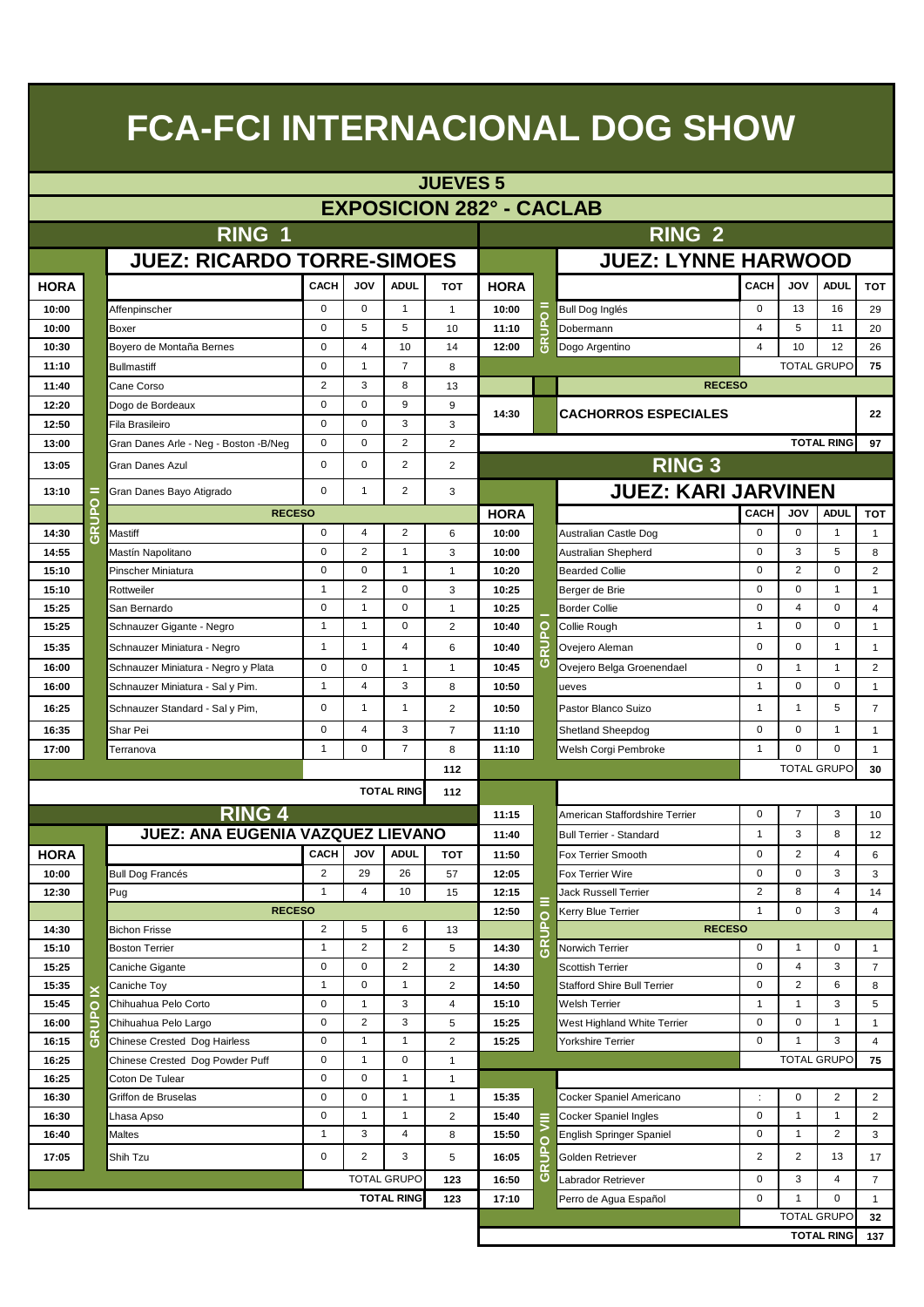**JUEVES 5**

#### **EXPOSICION 282° - CACLAB**

|             |                    | <u>RING 5</u>                  |                     |                              |                    |                    |                                         |
|-------------|--------------------|--------------------------------|---------------------|------------------------------|--------------------|--------------------|-----------------------------------------|
|             |                    |                                | <b>Z: ANDY GONG</b> |                              |                    |                    |                                         |
| <b>HORA</b> |                    |                                | <b>CACH</b>         | JOV                          | <b>ADUL</b>        | тот                |                                         |
| 10:00       |                    | Afghan Hound                   | $\mathbf 0$         | $\mathbf{1}$                 | 3                  | 4                  | RING CEN                                |
| 10:10       | ×                  | Borzoi                         | $\mathbf{1}$        | 0                            | 5                  | 6                  |                                         |
| 10:25       | GRUPO              | Irish Wolf Hound               | 0                   | 2                            | $\mathbf{1}$       | 3                  |                                         |
| 10:35       |                    | Saluki                         | 0                   | 2                            | 0                  | $\overline{c}$     |                                         |
| 10:40       |                    | Whippet                        | $\mathbf 0$         | $\mathbf{1}$                 | 2                  | 3                  |                                         |
|             |                    |                                |                     |                              | <b>TOTAL GRUPO</b> | 18                 |                                         |
| 10:50       |                    | Magyar Vizsla - Pelo Corto     | 0                   | $\mathbf{1}$                 | 2                  | 3                  |                                         |
| 11:00       | ₹                  | Magyar Vizsla - Pelo Duro      | $\mathbf 0$         | 0                            | 1                  | $\mathbf{1}$       |                                         |
| 11:00       | <b>PO</b>          | Setter Gordon                  | 0                   | 0                            | $\mathbf{1}$       | $\mathbf{1}$       |                                         |
| 11:05       | 己                  | Setter Irlandes                | 1                   | 0                            | 0                  | $\mathbf{1}$       |                                         |
| 11:05       |                    | Weimaraner                     | 0                   | 0                            | 1                  | $\mathbf{1}$       |                                         |
|             |                    |                                |                     |                              | <b>TOTAL GRUPO</b> | $\overline{7}$     |                                         |
|             |                    |                                |                     |                              |                    |                    |                                         |
| 11:10       |                    | <b>Basset Hound</b>            | 0                   | $\mathbf 0$                  | $\mathbf{1}$       | $\mathbf{1}$       | RING                                    |
| 11:10       | ⋝                  | Beagle                         | $\mathbf{1}$        | 5                            | 1                  | 7                  |                                         |
| 11:20       | O<br>ã.            | Dálmata                        | 0                   | 0                            | 3                  | 3                  | CEN                                     |
| 11:30       | <b>GRUI</b>        | Petit Basset Griffon Vendeen   | $\mathbf{1}$        | 0                            | 5                  | 6                  |                                         |
| 11:45       |                    | Rhodesian Ridgeback            | $\mathbf 0$         | $\mathbf{1}$                 | 4                  | 5                  | AL TERMINAR EL JU.                      |
|             |                    |                                |                     |                              | <b>TOTAL GRUPO</b> | 22                 | DE LOS GRU                              |
|             |                    |                                |                     |                              |                    |                    |                                         |
| 12:00       |                    | Akita Americano                | 2                   | 4                            | 5                  | 11                 | <b>FINALES</b>                          |
| 12:25       |                    | Akita Inu                      | $\mathbf{1}$        | $\overline{2}$               | 3                  | 6                  | <b>EXPOSIC</b>                          |
| 12:40       |                    | Alaskan Malamute               | 0                   | $\mathbf{1}$                 | 0                  | 1                  |                                         |
| 12:40       |                    | Chow Chow                      | 0                   | $\mathbf{1}$                 | 0                  | 1                  |                                         |
| 12:45       | ⋗                  | Deutscher Spitz - Pomerania    | $\mathbf{1}$        | 2                            | 4                  | 7                  | <b>CACHORRO</b>                         |
|             | <u>S</u><br>n<br>E |                                | <b>RECESO</b>       |                              |                    |                    | ANA EUGI                                |
| 14:30       | ග                  | Perro Finalndes de Laponia     | 0                   | 0                            | 1                  | 1                  |                                         |
| 14:30       |                    | Pharaoh Hound                  | 0                   | 0                            | 2                  | $\overline{2}$     |                                         |
| 14:35       |                    | Samoyedo                       | 0                   | 4                            | $\mathbf{1}$       | 5                  |                                         |
| 14:50       |                    | Shiba Inu                      | 0                   | $\mathbf{1}$                 | 1                  | $\overline{2}$     | <b>JOVENES</b>                          |
| 14:55       |                    | Siberian Husky                 | $\overline{c}$      | $\mathbf{1}$                 | 6                  | 9                  | ANDY GC                                 |
|             |                    |                                |                     |                              | <b>TOTAL GRUPO</b> | 45                 | $17.77$ $1.471$ $17.73$ $17.73$ $17.73$ |
|             |                    |                                |                     |                              |                    |                    | <b>ADULTOS</b>                          |
| 15:20       |                    | Dachshund Pelo Corto Kaninchen | 0                   | $\mathbf{1}$                 | $\mathbf{1}$       | 2                  | <b>YNNE HAR</b>                         |
| 15:25       | ≧                  | Dachshund Pelo Corto Miniatura | 1                   | 3                            | 10                 | 14                 |                                         |
| 16:00       | <u>S</u>           | Dachshund Pelo Corto Standard  | 1                   | 0                            | $\mathbf{1}$       | $\overline{c}$     |                                         |
| 16:05       | ⊇                  | Dachshund Pelo Duro Kaninchen  | 0                   | $\mathbf{1}$                 | $\mathbf{1}$       | $\overline{2}$     |                                         |
| 16:10       | ග                  | Dachshund Pelo Duro Miniatura  | 2                   | $\mathbf{1}$<br>$\mathbf{1}$ | $\mathbf{1}$<br>5  | 4                  |                                         |
| 16:20       |                    | Dachshund Pelo Duro Standard   | 0<br>0              | 0                            | 1                  | 6                  |                                         |
| 16:35       |                    | Dachshund Pelo Largo Kaninchen |                     |                              | <b>TOTAL GRUPO</b> | $\mathbf{1}$<br>31 |                                         |
|             |                    |                                |                     |                              | <b>TOTAL RING</b>  |                    |                                         |
|             |                    |                                |                     |                              |                    | 123                |                                         |

#### **RING CENTRAL** 17:15 FINALES DE **TODOS LOS GRUPOS**

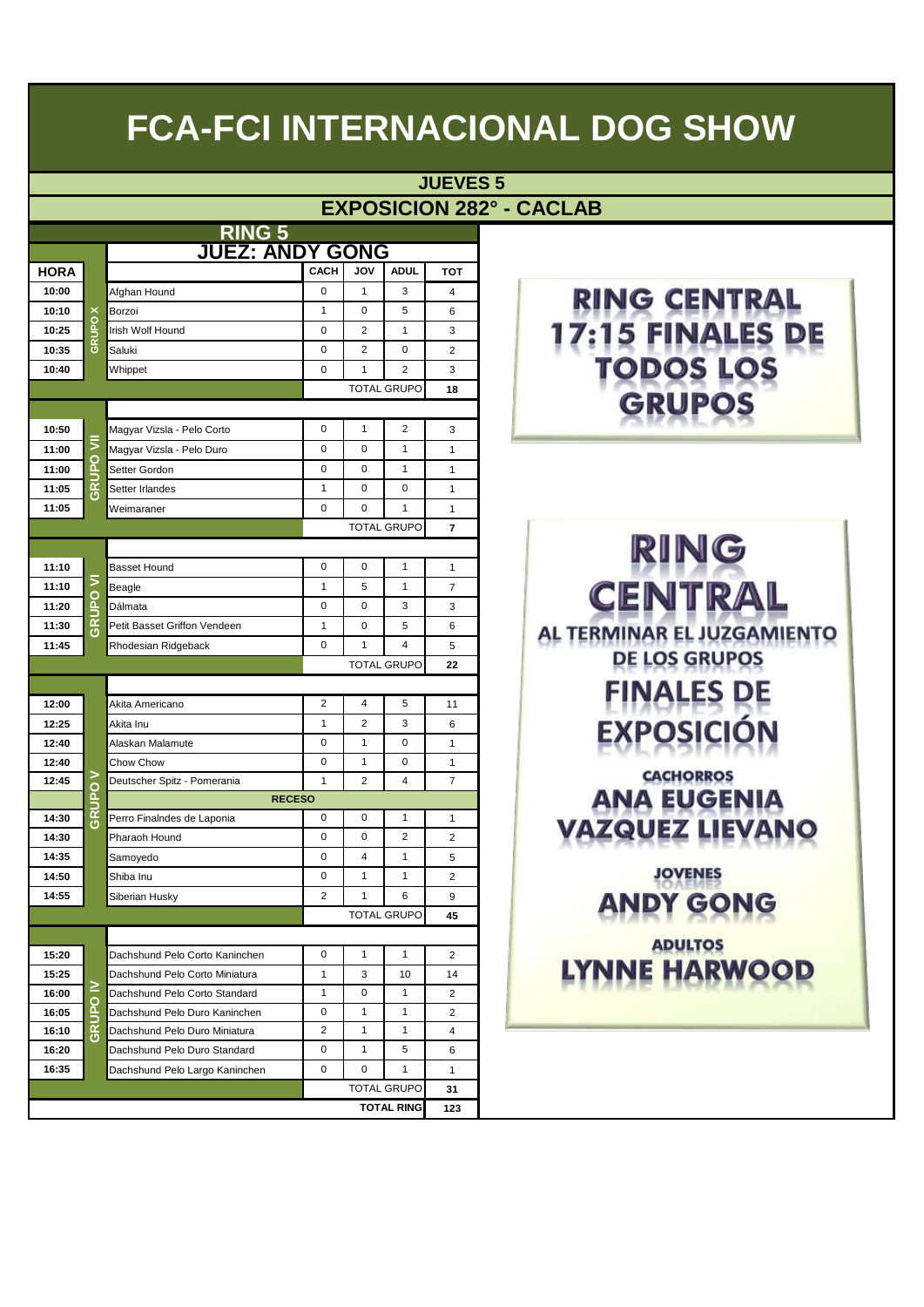|                         | <b>VIERNES 6</b> |                                        |                |                |                    |                |                                          |         |                                    |                |                |                         |                |  |
|-------------------------|------------------|----------------------------------------|----------------|----------------|--------------------|----------------|------------------------------------------|---------|------------------------------------|----------------|----------------|-------------------------|----------------|--|
|                         |                  |                                        |                |                |                    |                | <b>EXPOSICION 283° - CACIB</b>           |         |                                    |                |                |                         |                |  |
| RING 1<br><b>RING 2</b> |                  |                                        |                |                |                    |                |                                          |         |                                    |                |                |                         |                |  |
|                         |                  |                                        |                |                |                    |                | <b>JUEZ: ANA EUGENIA VAZQUEZ LIEVANO</b> |         |                                    |                |                |                         |                |  |
|                         |                  | <b>JUEZ: KARI JARVINEN</b>             |                |                |                    |                |                                          |         |                                    |                |                |                         |                |  |
| <b>HORA</b>             |                  |                                        | CACH           | <b>JOV</b>     | <b>ADUL</b>        | тот            | <b>HORA</b>                              |         |                                    | <b>CACH</b>    | <b>JOV</b>     | <b>ADUL</b>             | <b>TOT</b>     |  |
| 10:00                   |                  | Affenpinscher                          | $\mathbf 0$    | $\mathbf 0$    | $\mathbf{1}$       | $\mathbf{1}$   | 10:00                                    | =       | <b>Bull Dog Inglés</b>             | $\mathbf 0$    | 13             | 16                      | 29             |  |
| 10:00                   |                  | Boxer                                  | $\mathbf 0$    | 5              | 5                  | 10             | 11:10                                    | GRUPO   | Dobermann                          | $\overline{4}$ | 5              | 11                      | 20             |  |
| 10:30                   |                  | Boyero de Montaña Bernes               | $\mathbf 0$    | $\overline{4}$ | 10                 | 14             | 12:00                                    |         | Dogo Argentino                     | $\overline{4}$ | 10             | 12                      | 26             |  |
| 11:10                   |                  | <b>Bullmastiff</b>                     | $\mathbf 0$    | $\mathbf{1}$   | $\overline{7}$     | 8              |                                          |         |                                    |                |                | <b>TOTAL GRUPO</b>      | 75             |  |
| 11:40                   |                  | Cane Corso                             | 2              | 3              | 8                  | 13             |                                          |         | <b>RECESO</b>                      |                |                |                         |                |  |
| 12:20                   |                  | Dogo de Bordeaux                       | $\mathbf 0$    | $\mathbf 0$    | 9                  | 9              | 14:30                                    |         | <b>CACHORROS ESPECIALES</b>        |                |                |                         | 22             |  |
| 12:50                   |                  | Fila Brasileiro                        | $\mathbf 0$    | $\mathbf 0$    | 3                  | 3              |                                          |         |                                    |                |                |                         |                |  |
| 13:00                   |                  | Gran Danes Arle - Neg - Boston - B/Neg | $\mathbf 0$    | $\mathbf 0$    | $\overline{2}$     | $\overline{2}$ |                                          |         |                                    |                |                | <b>TOTAL RING</b>       | 97             |  |
| 13:05                   |                  | <b>Gran Danes Azul</b>                 | $\mathbf 0$    | $\mathbf 0$    | 2                  | $\overline{2}$ |                                          |         | <b>RING 3</b>                      |                |                |                         |                |  |
| 13:10                   | =                | Gran Danes Bayo Atigrado               | $\mathbf 0$    | 1              | 2                  | 3              |                                          |         | <b>JUEZ: LYNNE HARWOOD</b>         |                |                |                         |                |  |
|                         | <b>PO</b>        | <b>RECESO</b>                          |                |                |                    |                | <b>HORA</b>                              |         |                                    | <b>CACH</b>    | <b>JOV</b>     | <b>ADUL</b>             | тот            |  |
| 14:30                   | RUI<br>ග         | Mastiff                                | $\mathbf 0$    | $\overline{4}$ | 2                  | 6              | 10:00                                    |         | Australian Castle Dog              | $\mathbf 0$    | $\mathbf 0$    | $\mathbf{1}$            | $\mathbf{1}$   |  |
| 14:55                   |                  | Mastín Napolitano                      | $\mathbf 0$    | 2              | $\mathbf{1}$       | 3              | 10:00                                    |         | Australian Shepherd                | $\mathbf 0$    | 3              | 5                       | 8              |  |
| 15:10                   |                  | Pinscher Miniatura                     | $\mathbf 0$    | $\mathbf 0$    | $\mathbf{1}$       | $\mathbf{1}$   | 10:20                                    |         | <b>Bearded Collie</b>              | $\mathbf 0$    | 2              | $\mathbf 0$             | 2              |  |
| 15:10                   |                  | Rottweiler                             | $\mathbf{1}$   | 2              | $\mathbf{0}$       | 3              | 10:25                                    |         | Berger de Brie                     | $\mathbf 0$    | $\mathbf 0$    | $\mathbf{1}$            | $\mathbf{1}$   |  |
| 15:25                   |                  | San Bernardo                           | $\mathbf 0$    | $\mathbf{1}$   | $\mathbf{0}$       | $\mathbf{1}$   | 10:25                                    |         | <b>Border Collie</b>               | $\mathbf 0$    | $\overline{4}$ | $\mathbf 0$             | $\overline{4}$ |  |
| 15.25                   |                  | Schnauzer Gigante - Negro              | $\mathbf{1}$   | $\mathbf{1}$   | $\mathbf 0$        | $\overline{2}$ | 10:40                                    | $\circ$ | Collie Rough                       | $\mathbf{1}$   | $\mathbf 0$    | $\mathbf 0$             | $\mathbf{1}$   |  |
| 15:35                   |                  | Schnauzer Miniatura - Negro            | $\mathbf{1}$   | $\mathbf{1}$   | $\overline{4}$     | 6              | 10:40                                    | RUP     | Ovejero Aleman                     | $\mathbf 0$    | $\mathbf 0$    | $\mathbf{1}$            | $\mathbf{1}$   |  |
| 16:00                   |                  | Schnauzer Miniatura - Negro y Plata    | $\mathbf 0$    | 0              | $\mathbf{1}$       | 1              | 10:45                                    | ඏ       | Ovejero Belga Groenendael          | $\mathbf 0$    | $\mathbf{1}$   | $\mathbf{1}$            | 2              |  |
| 16:00                   |                  | Schnauzer Miniatura - Sal y Pim.       | $\mathbf{1}$   | 4              | 3                  | 8              | 10:50                                    |         | ueves                              | $\mathbf{1}$   | $\mathbf 0$    | $\mathbf 0$             | $\mathbf{1}$   |  |
| 16:25                   |                  | Schnauzer Standard - Sal y Pim,        | $\mathbf 0$    | $\mathbf{1}$   | 1                  | 2              | 10:50                                    |         | Pastor Blanco Suizo                | $\mathbf{1}$   | $\mathbf{1}$   | 5                       | $\overline{7}$ |  |
| 16:35                   |                  | Shar Pei                               | $\mathbf 0$    | 4              | 3                  | $\overline{7}$ | 11:10                                    |         | Shetland Sheepdog                  | $\mathbf 0$    | $\mathbf 0$    | $\mathbf{1}$            | $\mathbf{1}$   |  |
| 17:00                   |                  | Terranova                              | 1              | $\mathbf 0$    | $\overline{7}$     | 8              | 11:10                                    |         | Welsh Corgi Pembroke               | $\mathbf{1}$   | $\Omega$       | $\Omega$                | $\mathbf{1}$   |  |
|                         |                  |                                        |                |                |                    | 112            |                                          |         |                                    |                |                | <b>TOTAL GRUPO</b>      | 30             |  |
|                         |                  |                                        |                |                | <b>TOTAL RING</b>  | 112            |                                          |         |                                    |                |                |                         |                |  |
|                         |                  | <b>RING 4</b>                          |                |                |                    |                | 11:15                                    |         | American Staffordshire Terrier     | $\mathbf 0$    | $\overline{7}$ | 3                       | 10             |  |
|                         |                  | <b>JUEZ: ANDY GONG</b>                 |                |                |                    |                | 11:40                                    |         | <b>Bull Terrier - Standard</b>     | 1              | 3              | 8                       | 12             |  |
| <b>HORA</b>             |                  |                                        | CACH           | <b>JOV</b>     | <b>ADUL</b>        |                |                                          |         | Fox Terrier Smooth                 | 0              | 2              | 4                       |                |  |
| 10:00                   |                  |                                        | 2              | 29             | 26                 | <b>TOT</b>     | 11:50<br>12:05                           |         | Fox Terrier Wire                   | 0              | 0              | 3                       | 6<br>3         |  |
| 12:30                   |                  | <b>Bull Dog Francés</b><br>Pug         | $\mathbf{1}$   | 4              | 10                 | 57<br>15       | 12:15                                    |         | Jack Russell Terrier               | 2              | 8              | 4                       | 14             |  |
|                         |                  | <b>RECESO</b>                          |                |                |                    |                | 12:50                                    |         | Kerry Blue Terrier                 | $\mathbf{1}$   | $\mathbf 0$    | 3                       | $\overline{4}$ |  |
| 14:30                   |                  | <b>Bichon Frisse</b>                   | $\overline{2}$ | 5              | 6                  | 13             |                                          | GRUPO   | <b>RECESO</b>                      |                |                |                         |                |  |
| 15:10                   |                  | <b>Boston Terrier</b>                  | $\mathbf{1}$   | 2              | 2                  | 5              | 14:30                                    |         | Norwich Terrier                    | 0              | $\mathbf{1}$   | 0                       | $\mathbf{1}$   |  |
| 15:25                   |                  | Caniche Gigante                        | 0              | 0              | 2                  | $\overline{c}$ | 14:30                                    |         | <b>Scottish Terrier</b>            | 0              | 4              | 3                       | $\overline{7}$ |  |
| 15:35                   |                  | Caniche Toy                            | $\mathbf{1}$   | 0              | $\mathbf{1}$       | 2              | 14:50                                    |         | <b>Stafford Shire Bull Terrier</b> | 0              | $\overline{2}$ | 6                       | 8              |  |
| 15:45                   | ≚                | Chihuahua Pelo Corto                   | 0              | $\mathbf{1}$   | 3                  | 4              | 15:10                                    |         | <b>Welsh Terrier</b>               | $\mathbf{1}$   | $\mathbf{1}$   | 3                       | 5              |  |
| 16:00                   | <b>GRUPO</b>     | Chihuahua Pelo Largo                   | 0              | 2              | 3                  | 5              | 15:25                                    |         | West Highland White Terrier        | 0              | $\mathbf 0$    | $\mathbf{1}$            | $\mathbf{1}$   |  |
| 16:15                   |                  | Chinese Crested Dog Hairless           | 0              | $\mathbf{1}$   | $\mathbf{1}$       | $\overline{2}$ | 15:25                                    |         | Yorkshire Terrier                  | $\mathbf 0$    | $\mathbf{1}$   | 3                       | $\overline{4}$ |  |
| 16:25                   |                  | Chinese Crested Dog Powder Puff        | 0              | $\mathbf{1}$   | 0                  | $\mathbf{1}$   |                                          |         |                                    |                |                | <b>TOTAL GRUPO</b>      | 75             |  |
| 16:25                   |                  | Coton De Tulear                        | 0              | $\mathbf 0$    | $\mathbf{1}$       | $\mathbf{1}$   |                                          |         |                                    |                |                |                         |                |  |
| 16:30                   |                  | Griffon de Bruselas                    | 0              | 0              | $\mathbf{1}$       | $\mathbf{1}$   | 15:35                                    |         | Cocker Spaniel Americano           | ÷              | $\mathbf 0$    | $\overline{2}$          | $\overline{2}$ |  |
| 16:30                   |                  | Lhasa Apso                             | 0              | $\mathbf{1}$   | $\mathbf{1}$       | 2              | 15:40                                    | ⋚       | Cocker Spaniel Ingles              | $\mathbf 0$    | $\mathbf{1}$   | $\mathbf{1}$            | 2              |  |
| 16:40                   |                  | Maltes                                 | $\mathbf{1}$   | 3              | 4                  | 8              | 15:50                                    | $\circ$ | English Springer Spaniel           | 0              | $\mathbf{1}$   | 2                       | 3              |  |
| 17:05                   |                  | Shih Tzu                               | 0              | $\overline{2}$ | 3                  | 5              | 16:05                                    | RUP     | Golden Retriever                   | 2              | $\overline{c}$ | 13                      | 17             |  |
|                         |                  |                                        |                |                | <b>TOTAL GRUPO</b> | 123            | 16:50                                    | ပ       | Labrador Retriever                 | $\mathbf 0$    | 3              | 4                       | $\overline{7}$ |  |
|                         |                  |                                        |                |                | <b>TOTAL RING</b>  | 123            | 17:10                                    |         | Perro de Agua Español              | $\mathsf 0$    | $\mathbf{1}$   | $\mathsf{O}\phantom{0}$ | $\mathbf{1}$   |  |
|                         |                  |                                        |                |                |                    |                |                                          |         |                                    |                |                | <b>TOTAL GRUPO</b>      | 32             |  |
|                         |                  |                                        |                |                |                    |                |                                          |         |                                    |                |                | <b>TOTAL RING</b>       | 137            |  |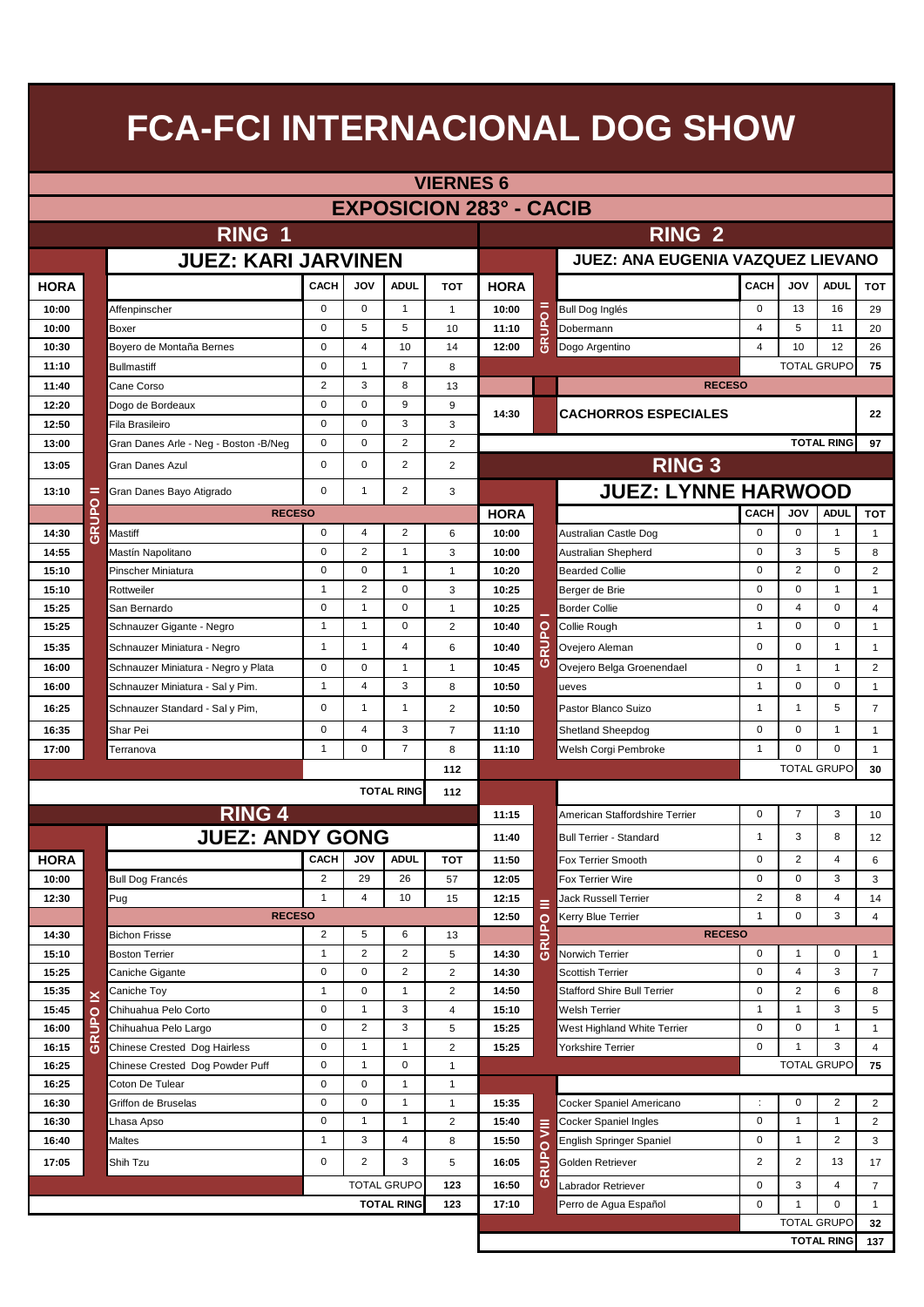$6<sup>h</sup>$ 

|                |       |                                   |                         |                |                              | <b>VIERNES 6</b>        |                                |
|----------------|-------|-----------------------------------|-------------------------|----------------|------------------------------|-------------------------|--------------------------------|
|                |       |                                   |                         |                |                              |                         | <b>EXPOSICION 283° - CACIB</b> |
|                |       | <u>RING 5</u>                     |                         |                |                              |                         |                                |
|                |       | <b>JUEZ: RICARDO TORRE-SIMOES</b> |                         |                |                              |                         |                                |
| <b>HORA</b>    |       |                                   | <b>CACH</b>             | <b>JOV</b>     | <b>ADUL</b>                  | <b>TOT</b>              |                                |
| 10:00          |       | Afghan Hound                      | 0                       | 1              | 3                            | 4                       | <b>RING CEN</b>                |
| 10:10          | ×     | Borzoi                            | 1                       | 0              | 5                            | 6                       |                                |
| 10:25          | GRUPO | Irish Wolf Hound                  | 0                       | 2              | 1                            | 3                       |                                |
| 10:35          |       | Saluki                            | 0                       | 2              | 0                            | $\overline{2}$          |                                |
| 10:40          |       | Whippet                           | 0                       | 1              | $\overline{2}$               | 3                       |                                |
|                |       |                                   |                         |                | <b>TOTAL GRUPO</b>           | 18                      | GRUPC                          |
|                |       |                                   |                         |                |                              |                         |                                |
| 10:50          | ₹     | Magyar Vizsla - Pelo Corto        | 0                       | 1              | $\overline{2}$               | 3                       |                                |
| 11:00          |       | Magyar Vizsla - Pelo Duro         | 0                       | 0              | 1                            | $\mathbf{1}$            |                                |
| 11:00          | GRUPO | Setter Gordon                     | 0                       | 0              | 1                            | 1                       |                                |
| 11:05          |       | Setter Irlandes                   | 1                       | 0              | 0                            | 1                       |                                |
| 11:05          |       | Weimaraner                        | 0                       | 0              | 1                            | $\mathbf{1}$            |                                |
|                |       |                                   |                         |                | <b>TOTAL GRUPO</b>           | $\overline{7}$          |                                |
|                |       |                                   |                         |                |                              |                         | $\mathbb{R}$ l                 |
| 11:10          | 5     | <b>Basset Hound</b>               | 0<br>1                  | 0<br>5         | $\mathbf{1}$<br>$\mathbf{1}$ | $\mathbf{1}$            |                                |
| 11:10<br>11:20 |       | Beagle<br>Dálmata                 | 0                       | 0              | 3                            | $\overline{7}$<br>3     | <b>CENTR</b>                   |
| 11:30          | GRUPO | Petit Basset Griffon Vendeen      | 1                       | 0              | 5                            | 6                       |                                |
| 11:45          |       | Rhodesian Ridgeback               | 0                       | 1              | $\overline{\mathbf{4}}$      | 5                       | AL TERMINAR EL JU.             |
|                |       |                                   |                         |                | <b>TOTAL GRUPO</b>           | 22                      | DE LOS GRU                     |
|                |       |                                   |                         |                |                              |                         |                                |
| 12:00          |       | Akita Americano                   | $\overline{2}$          | 4              | 5                            | 11                      | <b>FINALES</b>                 |
| 12:25          |       | Akita Inu                         | 1                       | 2              | 3                            | 6                       |                                |
| 12:40          |       | Alaskan Malamute                  | 0                       | 1              | 0                            | $\mathbf{1}$            |                                |
| 12:40          |       | Chow Chow                         | 0                       | 1              | $\pmb{0}$                    | $\mathbf{1}$            |                                |
| 12:45          | ⋗     | Deutscher Spitz - Pomerania       | $\mathbf{1}$            | $\overline{2}$ | 4                            | $\overline{7}$          | <b>CACHORRO</b>                |
|                | GRUPO | <b>RECESO</b>                     |                         |                |                              |                         | HAR                            |
| 14:30          |       | Perro Finalndes de Laponia        | 0                       | $\pmb{0}$      | $\mathbf{1}$                 | $\mathbf{1}$            |                                |
| 14:30          |       | Pharaoh Hound                     | 0                       | $\mathbf 0$    | $\overline{2}$               | $\overline{2}$          | <b>JOVENES</b>                 |
| 14:35          |       | Samoyedo                          | 0                       | 4              | $\mathbf{1}$                 | 5                       | KAR<br>PAV                     |
| 14:50          |       | Shiba Inu                         | 0                       | $\mathbf{1}$   | $\mathbf{1}$                 | 2                       | <u>2007</u>                    |
| 14:55          |       | Siberian Husky                    | 2                       | $\mathbf{1}$   | 6                            | 9                       |                                |
|                |       |                                   |                         |                | <b>TOTAL GRUPO</b>           | 45                      | <b>ADULTOS</b>                 |
|                |       | Dachshund Pelo Corto Kaninchen    | 0                       | 1              | $\mathbf{1}$                 | $\overline{2}$          | RICARD                         |
| 15:20<br>15:25 |       | Dachshund Pelo Corto Miniatura    | 1                       | 3              | 10                           | 14                      | <b>RRE-SIM</b>                 |
| 16:00          | ≧     | Dachshund Pelo Corto Standard     | 1                       | 0              | $\mathbf{1}$                 | 2                       |                                |
| 16:05          | GRUPO | Dachshund Pelo Duro Kaninchen     | 0                       | 1              | $\mathbf{1}$                 | $\overline{\mathbf{c}}$ |                                |
| 16:10          |       | Dachshund Pelo Duro Miniatura     | $\overline{\mathbf{c}}$ | 1              | $\mathbf{1}$                 | 4                       |                                |
| 16:20          |       | Dachshund Pelo Duro Standard      | 0                       | 1              | 5                            | 6                       |                                |
| 16:35          |       | Dachshund Pelo Largo Kaninchen    | 0                       | 0              | $\mathbf{1}$                 | $\mathbf{1}$            |                                |
|                |       |                                   |                         |                | <b>TOTAL GRUPO</b>           | 31                      |                                |
|                |       |                                   |                         |                | <b>TOTAL RING</b>            | 123                     |                                |

### **RING CENTRAL** 17:15 FINALES DE **TODOS LOS GRUPOS**

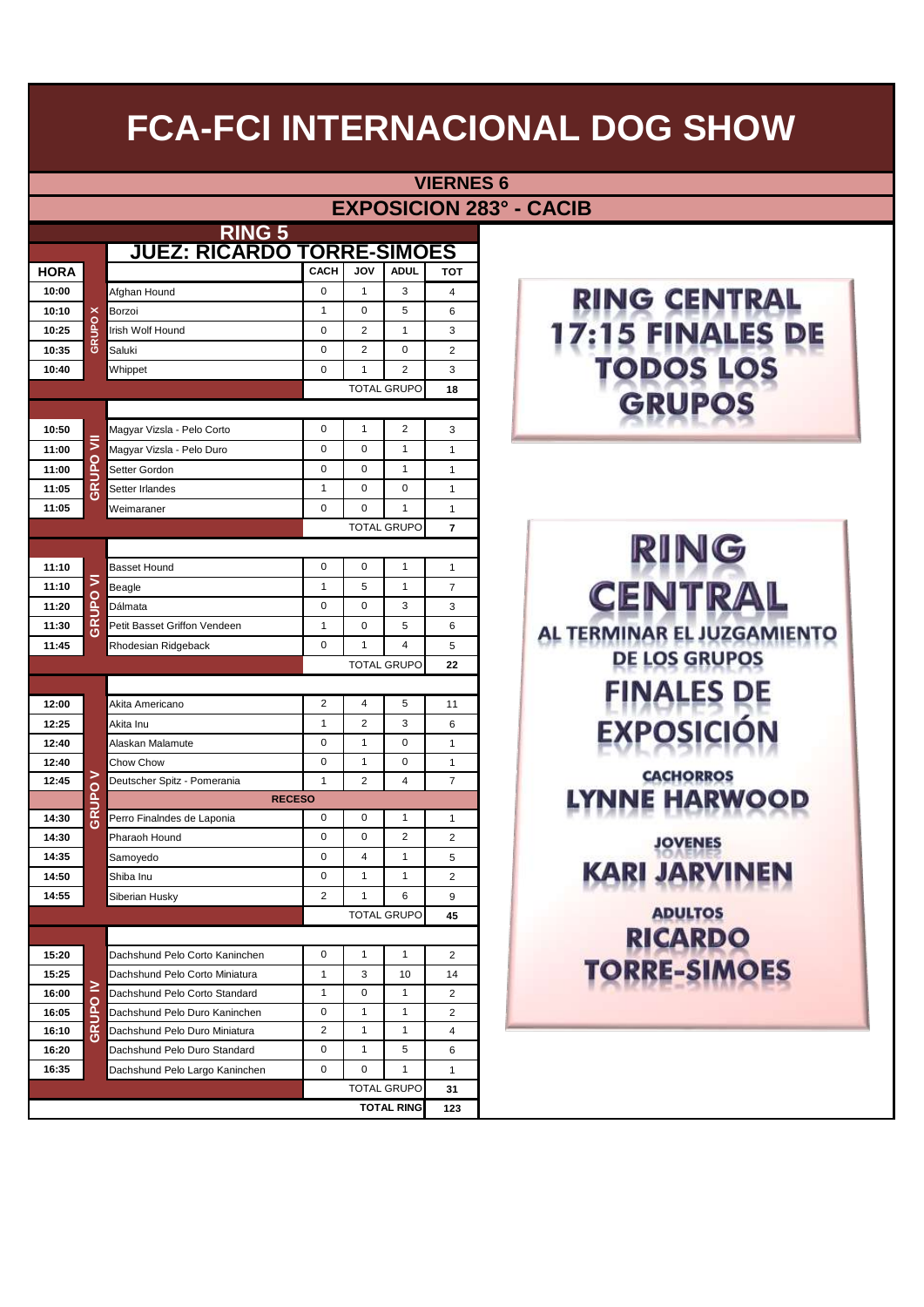|                | <b>DOMINGO 8</b> |                                                    |                         |                |                    |                              |                                |                |                                    |                          |                     |                         |                |  |  |  |  |
|----------------|------------------|----------------------------------------------------|-------------------------|----------------|--------------------|------------------------------|--------------------------------|----------------|------------------------------------|--------------------------|---------------------|-------------------------|----------------|--|--|--|--|
|                |                  |                                                    |                         |                |                    |                              | <b>EXPOSICION 284° - CACIB</b> |                |                                    |                          |                     |                         |                |  |  |  |  |
|                |                  | RING 1                                             |                         |                |                    |                              |                                |                | <b>RING 2</b>                      |                          |                     |                         |                |  |  |  |  |
|                |                  |                                                    |                         |                |                    |                              |                                |                |                                    |                          |                     |                         |                |  |  |  |  |
|                |                  | <b>JUEZ: ANDY GONG</b>                             |                         |                |                    |                              |                                |                | <b>JUEZ: KARI JARVINEN</b>         |                          |                     |                         |                |  |  |  |  |
| <b>HORA</b>    |                  |                                                    | <b>CACH</b>             | <b>JOV</b>     | <b>ADUL</b>        | <b>TOT</b>                   | <b>HORA</b>                    |                |                                    | <b>CACH</b>              | <b>JOV</b>          | <b>ADUL</b>             | <b>TOT</b>     |  |  |  |  |
| 10:00          |                  | Affenpinscher                                      | 0                       | $\mathbf 0$    | $\mathbf{1}$       | $\mathbf{1}$                 | 10:00                          |                | <b>Bull Dog Inglés</b>             | 0                        | 13                  | 16                      | 29             |  |  |  |  |
| 10:00          |                  | Boxer                                              | 0                       | 5              | 5                  | 10                           | 11:10                          | $\overline{6}$ | Dobermann                          | 4                        | 5                   | 11                      | 20             |  |  |  |  |
| 10:30          |                  | Boyero de Montaña Bernes                           | 0                       | 4              | 10                 | 14                           | 12:00                          | <b>GRU</b>     | Dogo Argentino                     | $\overline{4}$           | 10                  | 12                      | 26             |  |  |  |  |
| 11:10          |                  | <b>Bullmastiff</b>                                 | $\mathbf 0$             | 1              | $\overline{7}$     | 8                            |                                |                |                                    | <b>TOTAL GRUPO</b><br>75 |                     |                         |                |  |  |  |  |
| 11:40          |                  | Cane Corso                                         | $\overline{c}$          | 3              | 8                  | 13                           |                                |                | <b>RECESO</b>                      |                          |                     |                         |                |  |  |  |  |
| 12:20          |                  | Dogo de Bordeaux                                   | $\mathbf 0$             | $\mathbf 0$    | 9                  | 9                            | 14:30                          |                | <b>CACHORROS ESPECIALES</b>        |                          |                     |                         | 22             |  |  |  |  |
| 12:50          |                  | Fila Brasileiro                                    | 0                       | $\mathbf 0$    | 3                  | 3                            |                                |                |                                    |                          |                     |                         |                |  |  |  |  |
| 13:00          |                  | Gran Danes Arle - Neg - Boston - B/Neg             | $\mathbf 0$             | $\mathbf 0$    | 2                  | 2                            |                                |                |                                    |                          |                     | <b>TOTAL RING</b>       | 97             |  |  |  |  |
| 13:05          |                  | Gran Danes Azul                                    | 0                       | $\mathbf 0$    | 2                  | 2                            |                                |                | <b>RING 3</b>                      |                          |                     |                         |                |  |  |  |  |
| 13:10          | =                | Gran Danes Bayo Atigrado                           | 0                       | $\mathbf{1}$   | 2                  | 3                            |                                |                | <b>JUEZ: RICARDO TORRE-SIMOES</b>  |                          |                     |                         |                |  |  |  |  |
|                | GRUPO            | <b>RECESO</b>                                      |                         |                |                    |                              | <b>HORA</b>                    |                |                                    | <b>CACH</b>              | JOV                 | <b>ADUL</b>             | <b>TOT</b>     |  |  |  |  |
| 14:30          |                  | Mastiff                                            | 0                       | 4              | 2                  | 6                            | 10:00                          |                | Australian Castle Dog              | $\mathbf 0$              | $\mathbf 0$         | $\mathbf{1}$            | $\mathbf{1}$   |  |  |  |  |
| 14:55          |                  | Mastín Napolitano                                  | $\mathbf 0$             | 2              | $\mathbf{1}$       | 3                            | 10:00                          |                | Australian Shepherd                | 0                        | 3                   | 5                       | 8              |  |  |  |  |
| 15:10          |                  | Pinscher Miniatura                                 | $\mathbf 0$             | $\mathbf 0$    | $\mathbf{1}$       | $\mathbf{1}$                 | 10:20                          |                | <b>Bearded Collie</b>              | $\mathbf 0$              | $\overline{2}$      | $\mathbf 0$             | $\overline{2}$ |  |  |  |  |
| 15:10          |                  | Rottweiler                                         | $\mathbf{1}$            | 2              | 0                  | 3                            | 10:25                          |                | Berger de Brie                     | 0                        | 0                   | 1                       | $\mathbf{1}$   |  |  |  |  |
| 15:25          |                  | San Bernardo                                       | $\mathbf 0$             | $\mathbf{1}$   | $\mathbf 0$        | $\mathbf{1}$                 | 10:25                          |                | <b>Border Collie</b>               | $\mathbf 0$              | 4                   | $\mathbf 0$             | $\overline{4}$ |  |  |  |  |
| 15:25          |                  | Schnauzer Gigante - Negro                          | $\mathbf{1}$            | $\mathbf{1}$   | $\mathbf 0$        | $\overline{2}$               | 10:40                          | $\circ$<br>Δ   | Collie Rough                       | 1                        | $\mathbf 0$         | 0                       | $\mathbf{1}$   |  |  |  |  |
| 15:35          |                  | Schnauzer Miniatura - Negro                        | $\mathbf{1}$            | $\mathbf{1}$   | 4                  | 6                            | 10:40                          | RU<br>ပ        | Ovejero Aleman                     | 0                        | $\mathbf 0$         | $\mathbf{1}$            | $\mathbf{1}$   |  |  |  |  |
| 16:00          |                  | Schnauzer Miniatura - Negro y Plata                | $\mathbf 0$             | $\mathbf 0$    | $\mathbf{1}$       | $\mathbf{1}$                 | 10:45                          |                | Ovejero Belga Groenendael          | $\mathbf 0$              | $\overline{1}$      | $\mathbf{1}$            | 2              |  |  |  |  |
| 16:00          |                  | Schnauzer Miniatura - Sal y Pim.                   | $\mathbf{1}$            | 4              | 3                  | 8                            | 10:50                          |                | ueves                              | $\mathbf{1}$             | 0                   | 0                       | $\mathbf{1}$   |  |  |  |  |
| 16:25          |                  | Schnauzer Standard - Sal y Pim,                    | 0                       | $\mathbf{1}$   | $\mathbf{1}$       | 2                            | 10:50                          |                | Pastor Blanco Suizo                | $\mathbf{1}$             | $\overline{1}$      | 5                       | $\overline{7}$ |  |  |  |  |
| 16:35          |                  | Shar Pei                                           | 0                       | 4              | 3                  | $\overline{7}$               | 11:10                          |                | Shetland Sheepdog                  | $\mathbf 0$              | 0                   | $\mathbf{1}$            | $\mathbf{1}$   |  |  |  |  |
| 17:00          |                  | Terranova                                          | $\mathbf{1}$            | $\mathbf 0$    | $\overline{7}$     | 8                            | 11:10                          |                | Welsh Corgi Pembroke               | $\mathbf{1}$             | $\Omega$            | $\mathbf 0$             | $\mathbf{1}$   |  |  |  |  |
|                |                  |                                                    |                         |                |                    | 112                          |                                |                |                                    |                          |                     | <b>TOTAL GRUPO</b>      | 30             |  |  |  |  |
|                |                  |                                                    |                         |                | <b>TOTAL RING</b>  | 112                          |                                |                |                                    |                          |                     |                         |                |  |  |  |  |
|                |                  | <b>RING 4</b>                                      |                         |                |                    |                              | 11:15                          |                | American Staffordshire Terrier     | $\mathbf 0$              | $\overline{7}$      | 3                       | 10             |  |  |  |  |
|                |                  | <b>JUEZ: LYNNE HARWOOD</b>                         |                         |                |                    |                              | 11:40                          |                | <b>Bull Terrier - Standard</b>     | $\mathbf{1}$             | 3                   | 8                       | 12             |  |  |  |  |
| <b>HORA</b>    |                  |                                                    | <b>CACH</b>             | JOV            | <b>ADUL</b>        | <b>TOT</b>                   | 11:50                          |                | Fox Terrier Smooth                 | 0                        | $\overline{2}$      | $\overline{4}$          | 6              |  |  |  |  |
| 10:00          |                  | <b>Bull Dog Francés</b>                            | $\overline{\mathbf{c}}$ | 29             | 26                 | 57                           | 12:05                          |                | Fox Terrier Wire                   | 0                        | 0                   | 3                       | 3              |  |  |  |  |
| 12:30          |                  | Pug                                                | $\mathbf{1}$            | 4              | 10                 | 15                           | 12:15                          | Ξ              | Jack Russell Terrier               | $\overline{2}$           | 8                   | 4                       | 14             |  |  |  |  |
|                |                  | <b>RECESO</b>                                      |                         |                |                    |                              | 12:50                          |                | Kerry Blue Terrier                 | $\mathbf{1}$             | 0                   | 3                       | $\overline{4}$ |  |  |  |  |
| 14:30          |                  | <b>Bichon Frisse</b>                               | $\overline{2}$          | 5              | 6                  | 13                           |                                | GRUPO          | <b>RECESO</b>                      |                          |                     |                         |                |  |  |  |  |
| 15:10          |                  | <b>Boston Terrier</b>                              | $\mathbf{1}$            | $\overline{2}$ | 2                  | 5                            | 14:30                          |                | Norwich Terrier                    | 0                        | $\overline{1}$      | 0                       | $\mathbf{1}$   |  |  |  |  |
| 15:25          |                  | Caniche Gigante                                    | 0                       | 0              | $\overline{c}$     | $\overline{2}$               | 14:30                          |                | Scottish Terrier                   | 0                        | 4                   | 3                       | $\overline{7}$ |  |  |  |  |
| 15:35          | ×                | Caniche Toy                                        | $\mathbf{1}$            | 0              | 1                  | $\overline{2}$               | 14:50                          |                | <b>Stafford Shire Bull Terrier</b> | 0                        | $\overline{2}$      | 6                       | 8              |  |  |  |  |
| 15:45          |                  | Chihuahua Pelo Corto                               | 0                       | 1              | 3                  | 4                            | 15:10                          |                | Welsh Terrier                      | $\mathbf{1}$             | $\overline{1}$      | 3                       | 5              |  |  |  |  |
| 16:00          | GRUPO            | Chihuahua Pelo Largo                               | 0<br>0                  | $\overline{2}$ | 3                  | 5                            | 15:25                          |                | West Highland White Terrier        | 0<br>$\mathbf 0$         | 0<br>$\overline{1}$ | $\mathbf{1}$<br>3       | $\mathbf{1}$   |  |  |  |  |
| 16:15          |                  | Chinese Crested Dog Hairless                       | 0                       | 1<br>1         | 1<br>0             | $\overline{2}$               | 15:25                          |                | Yorkshire Terrier                  |                          |                     | <b>TOTAL GRUPO</b>      | 4<br>75        |  |  |  |  |
| 16:25<br>16:25 |                  | Chinese Crested Dog Powder Puff<br>Coton De Tulear | 0                       | 0              | 1                  | $\mathbf{1}$<br>$\mathbf{1}$ |                                |                |                                    |                          |                     |                         |                |  |  |  |  |
| 16:30          |                  | Griffon de Bruselas                                | 0                       | 0              | 1                  | $\mathbf{1}$                 | 15:35                          |                | Cocker Spaniel Americano           | ÷                        | 0                   | $\overline{\mathbf{c}}$ | $\overline{2}$ |  |  |  |  |
| 16:30          |                  | Lhasa Apso                                         | 0                       | 1              | 1                  | $\overline{2}$               | 15:40                          |                | Cocker Spaniel Ingles              | 0                        | $\overline{1}$      | $\mathbf{1}$            | 2              |  |  |  |  |
| 16:40          |                  | Maltes                                             | $\mathbf{1}$            | 3              | 4                  | 8                            | 15:50                          | 貝              | English Springer Spaniel           | 0                        | $\overline{1}$      | 2                       | 3              |  |  |  |  |
| 17:05          |                  | Shih Tzu                                           | 0                       | $\overline{2}$ | 3                  | 5                            | 16:05                          | $\circ$        | Golden Retriever                   | $\overline{\mathbf{c}}$  | $\overline{c}$      | 13                      | 17             |  |  |  |  |
|                |                  |                                                    |                         |                | <b>TOTAL GRUPO</b> | 123                          | 16:50                          | GRUP           | Labrador Retriever                 | 0                        | 3                   | 4                       | $\overline{7}$ |  |  |  |  |
|                |                  |                                                    |                         |                | <b>TOTAL RING</b>  | 123                          | 17:10                          |                | Perro de Agua Español              | $\mathbf 0$              | $\mathbf{1}$        | 0                       | $\mathbf 1$    |  |  |  |  |
|                |                  |                                                    |                         |                |                    |                              |                                |                |                                    |                          |                     | <b>TOTAL GRUPO</b>      | 32             |  |  |  |  |
|                |                  |                                                    |                         |                |                    |                              |                                |                |                                    |                          |                     | <b>TOTAL RING</b>       | 137            |  |  |  |  |
|                |                  |                                                    |                         |                |                    |                              |                                |                |                                    |                          |                     |                         |                |  |  |  |  |